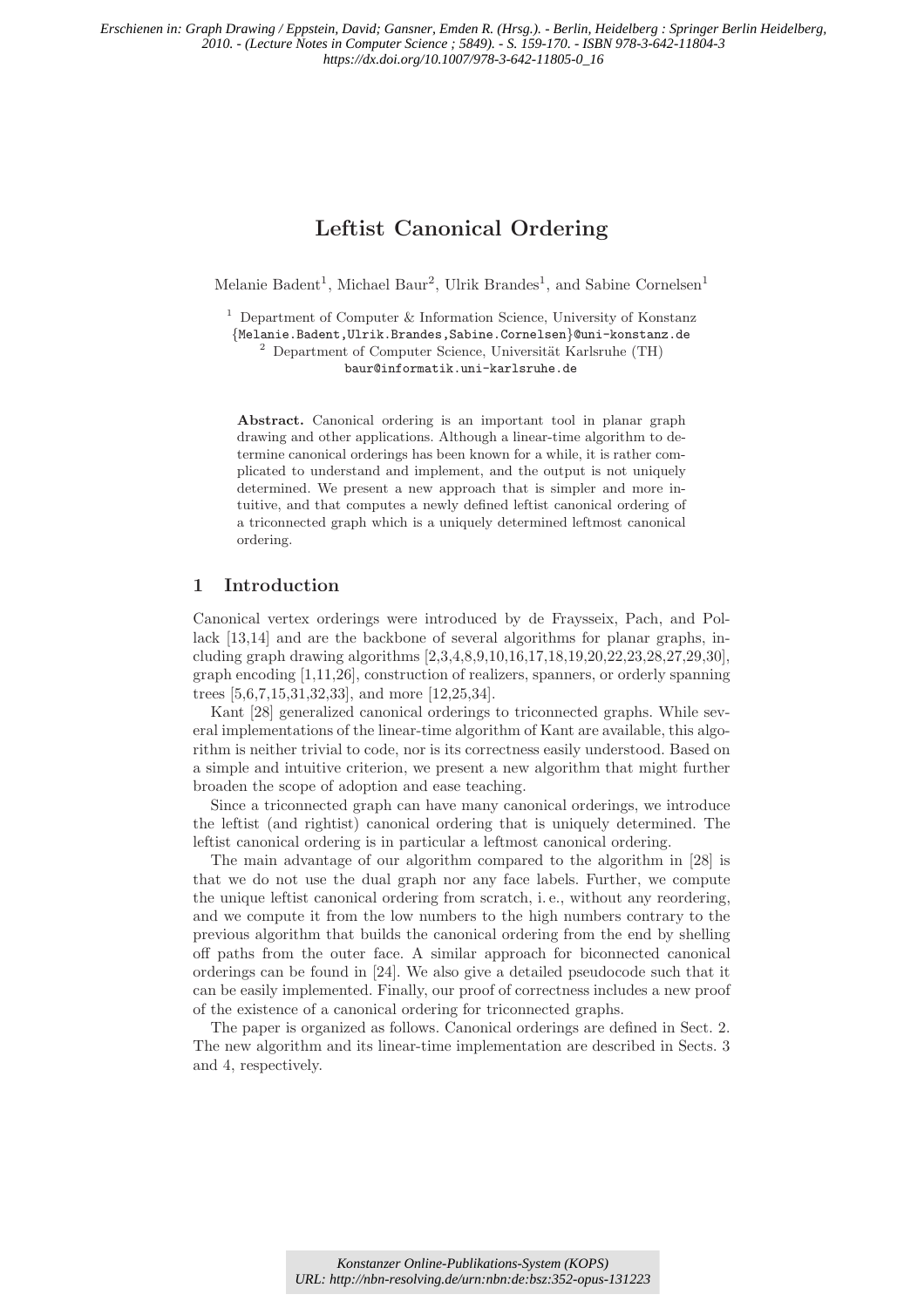### **2 Preliminaries**

Throughout this paper, let  $G = (V, E)$  be a simple undirected graph with n vertices,  $n > 3$ , and m edges. We assume that G is planar and triconnected, hence it has a unique planar embedding up to the choice of the outer face. For a subset  $V' \subseteq V$  we denote by  $G[V']$  the subgraph of G induced by  $V'$ . By  $deg_G(v)$  we denote the number of edges of G that contain v. A path is a sequence  $P = \langle v_0, \ldots, v_\ell \rangle$  of distinct adjacent vertices, i.e.,  $\{v_i, v_{i+1}\} \in E$ . We also denote the set  $\{v_0, \ldots, v_\ell\}$  by  $P$ .

Canonical orderings were introduced originally for triangulated graphs by de Fraysseix et al. [13,14]. The following rephrases Kant's generalization to triconnected graphs [28].

**Definition 1 (canonical ordering).** Let  $\Pi = (P_0, \ldots, P_r)$  be a partition of V *into paths and let*  $P_0 = \langle v_1, v_2 \rangle$ ,  $P_r = \langle v_n \rangle$  *such that*  $v_2, v_1, v_n$  *is a path on the outer face of* G *in clockwise direction. For*  $k = 0, \ldots, r$  *let*  $G_k = G[V_k] = (V_k, E_k)$ *be the subgraph induced by*  $V_k = P_0 \cup \cdots \cup P_k$ *, let*  $C_k$  *be the outer face of*  $G_k$ *. Partition*  $\Pi$  *is a* canonical ordering *of*  $(G, v_1)$  *if for each*  $k = 1, ..., r - 1$ *:* 

- *1.* C<sup>k</sup> *is a simple cycle.*
- 2. Each vertex  $z_i$  *in*  $P_k$  *has a neighbor in*  $V \setminus V_k$ .
- 3.  $|P_k| = 1$  *or*  $\deg_{G_k}(z_i) = 2$  *for each vertex*  $z_i$  *in*  $P_k$ *.*

 $P_k$  *is called a* singleton *if*  $|P_k| = 1$  *and a* chain *otherwise.* 

A canonical ordering  $\Pi$  is refined to a *canonical vertex ordering*  $v_1, \ldots, v_n$  by ordering the vertices in each  $P_k, k > 0$ , according to their clockwise appearance on  $C_k$  (see Figs. 1(a)-1(c)).

The following observations help build an intuitive understanding of canonical orderings. Note that Propositions 4 and 5 of Lemma 1 are part of Kant's original definition.

**Lemma 1.** *For*  $k = 1, ..., r - 1$ *:* 

- 1.  $P_k$  *has no chord.*
- 2. For each vertex v in  $P_k$  there is a v-v<sub>n</sub>-path  $v = v_{k_0}, \ldots, v_{k_\ell} = v_n$  where *each*  $v_k$ , *is in*  $P_{k_i}$  *and*  $k_i < k_j$  *for*  $0 \leq i < j \leq \ell$ *. Especially: (a)*  $G[V \setminus V_k]$  *is connected.* 
	-
	- *(b)* If  $deg_{G_k}(v)=2$ *, then v* is in  $C_k$ *.*
	- $(c)$   $P_k$  *is on*  $C_k$ .
- *3.* (a) A singleton  $P_{k+1}$  and a path of  $C_k$  bound some faces or (b) a chain  $P_{k+1}$  and a path of  $C_k$  bound one face.
- *4.* G<sup>k</sup> *is biconnected.*
- *5. If* v, w *is a separation pair of*  $G_k$ , then both are on  $C_k$ .

*Proof.* The properties are directly implied by the fact that G is triconnected and by the definition of a canonical ordering.  $\Box$ 

*Remark 1.* Two incident faces of a triconnected planar graph share one vertex or one edge. Especially, no face has a chord.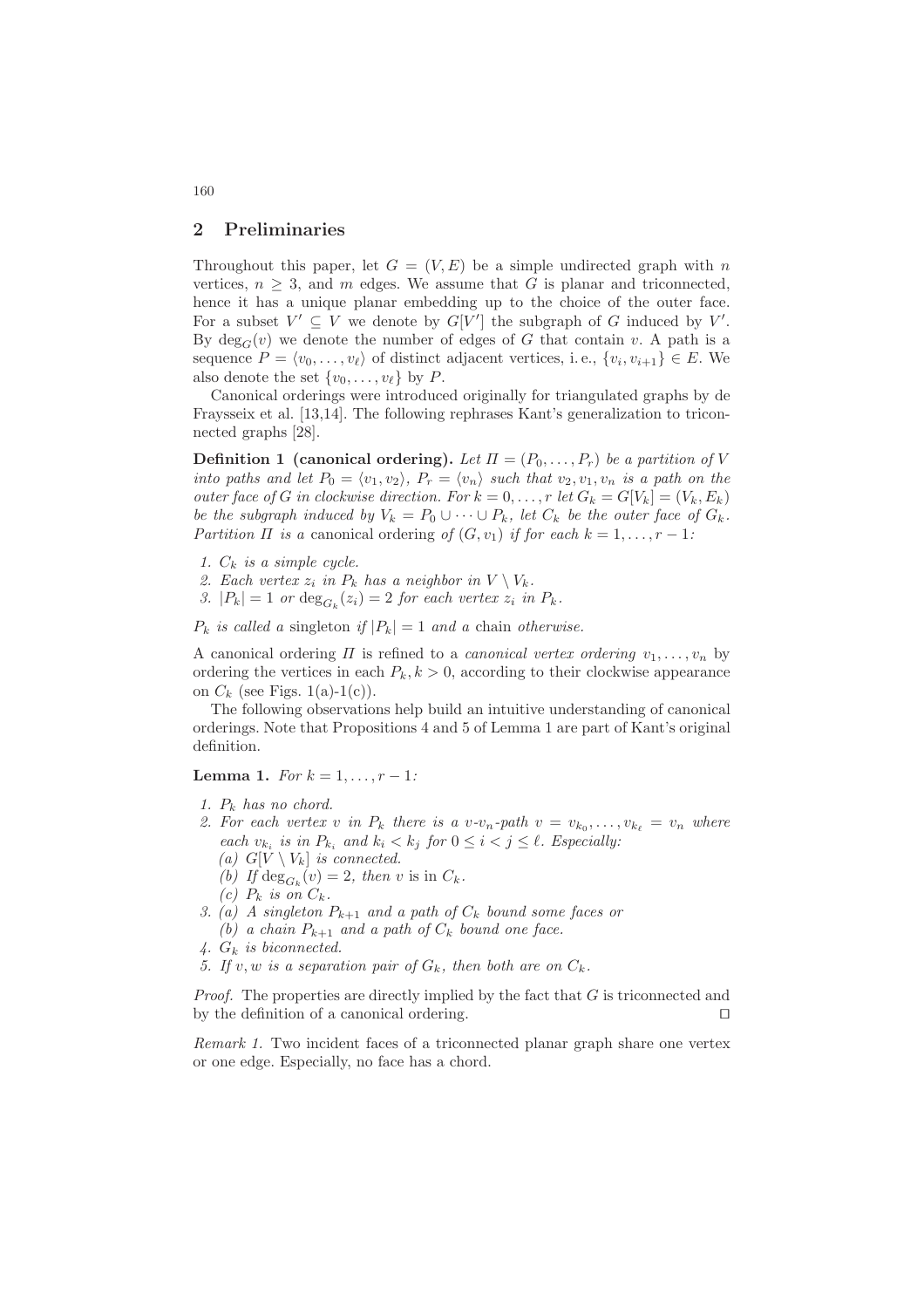#### **2.1 Leftmost Canonical Ordering**

Kant [28] introduced a leftmost and rightmost canonical ordering of G. Let  $P_0, \ldots, P_k$  be a sequence of paths that can be extended to a canonical ordering of G. A path P of G is a *feasible candidate* for the step  $k+1$  if also  $P_0, \ldots, P_k, P$ can be extended to a canonical ordering. Let  $v_1 = c_1, c_2, \ldots, c_q = v_2$  be the vertices from left to right on  $C_k$ . Let  $c_{\ell}$  be the neighbor of P on  $C_k$  such that  $\ell$ is as small as possible. We call  $c_{\ell}$  the *left neighbor* of  $P$ .

**Definition 2** (leftmost canonical ordering). *A canonical ordering*  $P_0, \ldots, P_r$ *is called* leftmost (rightmost) *if for*  $k = 0, \ldots, r - 1$  *the following is true. Let*  $c_{\ell}$ *be the left neighbor of*  $P_{k+1}$  *and let*  $P_{k'}, k+1 \leq k' \leq r$ , *be a feasible candidate* for the step  $k + 1$  with left neighbor  $c_{\ell'}$ . Then either (1)  $\ell \leq \ell'(\ell \geq \ell')$  or (2) *there is an edge between*  $P_{k+1}$  *and*  $P_{k'}$  (see Fig. 1(b)).

Note that once a canonical ordering is known a simple linear-time algorithm can be used to rearrange its paths so that it becomes leftmost [28]. Also note that Kant did not use Condition 2 of a leftmost canonical ordering in his definition, however, he used it in his reordering algorithm. While leftmost canonical orderings are particularly useful for many applications, we stress that the rearrangement is applicable to any canonical ordering and that a leftmost canonical ordering is only unique with respect to a given partiton.

#### **2.2 Leftist Canonical Ordering**

In the leftist canonical ordering we add in each step the leftmost possible path where the choice is not only within an already given partition.

**Definition 3 (leftist canonical ordering).** *A canonical ordering*  $P_0, \ldots, P_r$ *is called* leftist (rightist) *if for*  $k = 0, \ldots, r - 1$  *the following is true. Let*  $c_{\ell}$  *be the left neighbor of*  $P_{k+1}$  *and let* P *be a feasible candidate for the step*  $k+1$  *with* left neighbor  $c_{\ell'}$ . Then  $\ell \leq \ell'(\ell \geq \ell')$  (see Figs. 1(c) and 1(a)).

Note that a feasible candidate for the step  $k + 1$  needs not to be a feasible candidate for the step  $k+2$  anymore. Also note that the leftist canonical ordering is unique irrespective of a given partition and it is a leftmost canonical ordering. A leftist canonical ordering can also be found by choosing always the rightmost face or singleton in the algorithm of Kant [28]. A similar concept related to Schnyder realizers without clockwise cycles was defined for triangulated graphs in [6].

# **3 New Algorithm**

Starting from  $P_0 = \langle v_1, v_2 \rangle$ , we build the canonical ordering by adding  $P_1, \ldots, P_r$ in this order. In step  $k + 1$ , the "belt" around  $G_k$ , i.e., the sequence of vertices not in  $G_k$  that lie on faces incident to  $G_k$  is considered. Then, a candidate not causing any "self-intersection" within the belt is chosen. Before we give the details, we start with a recursive definition of which paths will be considered in the step  $k + 1$ .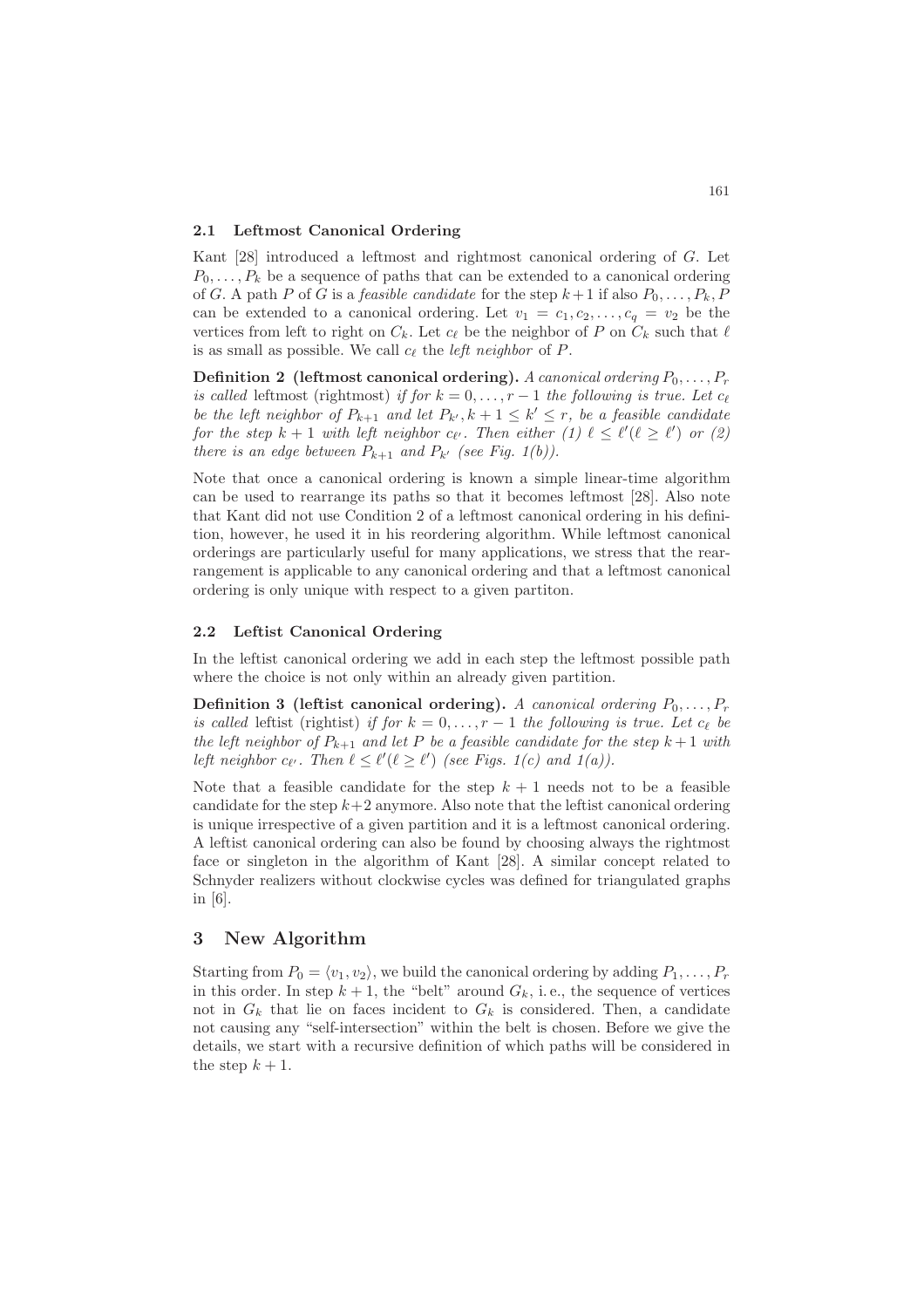

**Fig. 1.** Different canonical orderings (black paths are chains). (a) Rightist canonical ordering. (b) Leftmost canonical ordering respecting the ordering in (a). (c) Leftist canonical ordering and its construction. The light and dark grey faces are the belt of  $G_0$ . The next candidate in Algorithm 3 is  $P_1 = \langle 3, 4, 5 \rangle$ . Algorithm 5 substitutes the dark grey face by the middle grey faces, i.e., by the EXTENSION found by Algorithm 4.

**Definition 4 (cut faces and locally feasible candidates).**  $P_0 = \langle v_1, v_2 \rangle$ *is a locally feasible candidate. Let*  $P_0, \ldots, P_k$  *be a sequence of locally feasible candidates and*  $V_k$ ,  $G_k$ , and  $C_k$  as in Definition 1. A cut face f of  $G_k$  is an *inner face of* G *that is incident to some vertex on*  $C_k$  *but is not a face of*  $G_k$ *. Let*  $P_f$  *be the clockwise sequence of vertices incident to* f *that are not in*  $V_k$ *. If* f *is incident to an edge on*  $C_k$ , then f *is called a* candidate face and  $P_f$  *is called a* candidate for the step  $k+1$ . A candidate face f and the candidate  $P_f$  are locally feasible *for the step*  $k + 1$  *if* 

- *1.*  $v_n$  *is not in*  $P_f$  *or*  $P_0, \ldots, P_k, P_f$  *is a partition of*  $V$ *,*
- 2.  $G[V \setminus (V_k \cup P_f)]$  *is connected, and*
- *3.*  $P_f$  *is a singleton or the degree of each vertex of*  $P_f$  *in*  $G[V_k \cup P_f]$  *is two.*

In the remainder of this section, we will see that the locally feasible candidates are exactly the feasible candidates. We start with the following lemma which is a direct consequence of Definitions 1 and 4 and the triconnectivity of G.

#### **Lemma 2**

- *1. A canonical ordering is a sequence of locally feasible candidates.*
- *2. If a sequence of locally feasible candidates partitions the whole vertex set of a triconnected graph, it is a canonical ordering.*

In what follows, we consider the vertices on  $C_k$  to be from left to right between v<sup>1</sup> and v2. Accordingly, we also consider the cut faces from left to right: A *cut edge* of  $G_k$  is an edge of G that is incident to one vertex in  $V_k$  and one vertex in  $V \setminus V_k$ . Let f and f' be two cut faces. Let c and c', respectively, be the leftmost vertices on  $C_k$  that are incident to f and f', respectively. We say that f is to the left of  $f'$  if c is to the left of  $c'$  on  $C_k$  or if  $c = c'$ , then the cut edges of  $f$ are to the left of the cut edges of  $f'$  in the incidence list of  $c$ .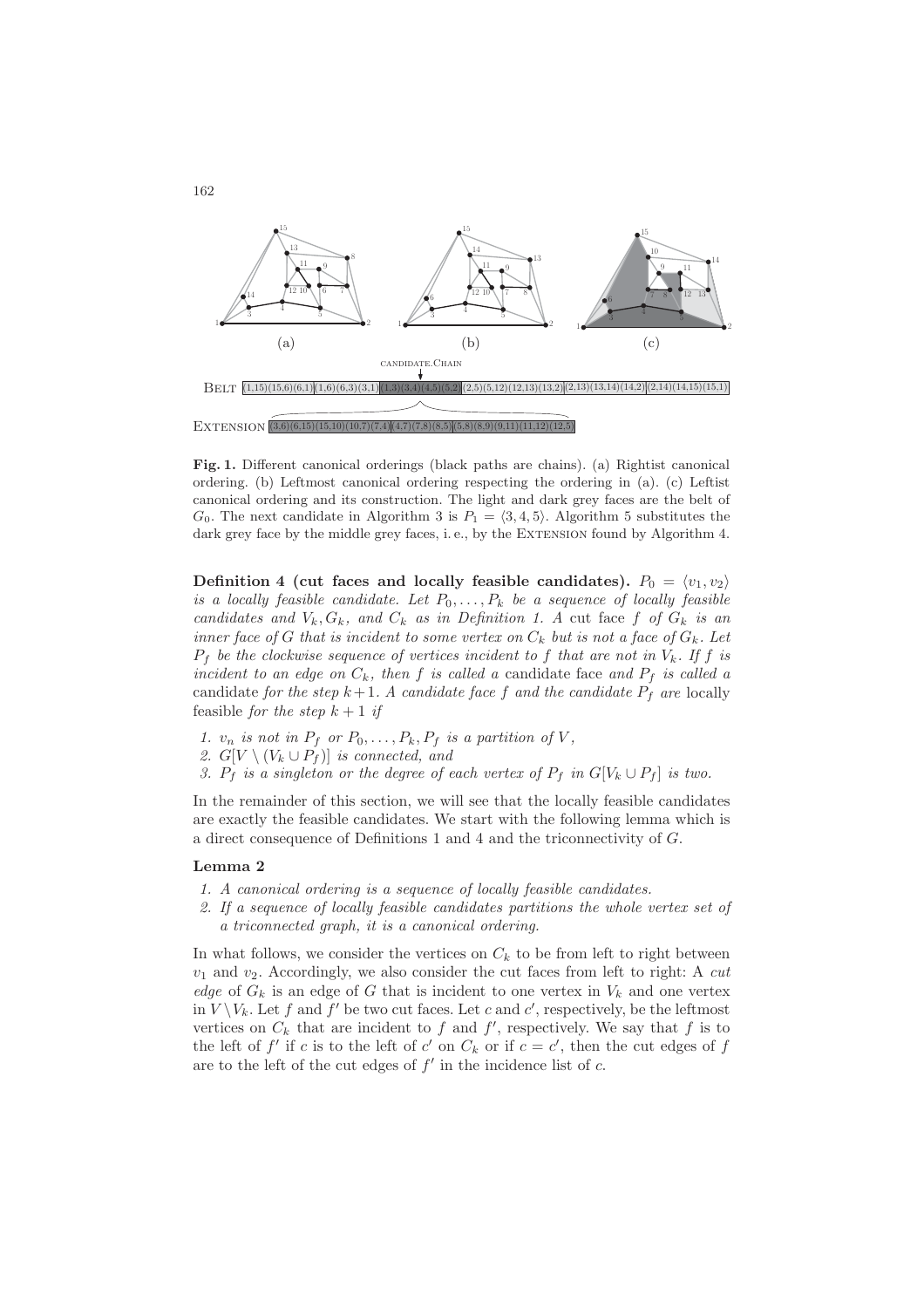```
begin
      Let v_2, v_1, v_3, \ldots, v_\ell be the bound of the inner face incident to \{v_1, v_2\}P_0 \leftarrow \langle v_1, v_2 \rangle, P_1 \leftarrow \langle v_3, \ldots, v_\ell \rangle, k \leftarrow 1while |V_k| < n - 1 do
           Let \boldsymbol{f} be the leftmost locally feasible candidate face
            P_{k+1} \leftarrow P_fk \leftarrow k + 1P_{k+1} \leftarrow \langle v_n \rangleend
```
**Corollary 1.** *If Algorithm 1 terminates, it computes the leftist canonical ordering of a triconnected planar graph.*

Before we prove that in each step there exists a locally feasible candidate face, we describe locally feasible candidates in terms of "self-intersection" of the belt. Let  $P_0, \ldots, P_k$  be a sequence of locally feasible candidates. The *belt* of  $G_k$  is the sequence of vertices not in  $G_k$  that are incident to the cut faces of  $G_k$ from left to right. I.e., let  $f_1, \ldots, f_s$  be the cut faces of  $G_k$  ordered from left to right. Let  $P_{f_0}$  be the vertices in  $V \setminus V_k$  that are incident to the outer face in counterclockwise order. Then, the concatenation of  $P_{f_1}, \ldots, P_{f_s}$  and  $P_{f_0}$  is the belt of  $G_k$ . Consider Fig. 1(a). Then,  $P_2 = \langle 6, 7 \rangle$ ,  $P_3 = \langle 8 \rangle$ , and the belt of  $G_3$ is 15, 14|14|14, 15, 13, 12|12, 10|10, 11, 9|9|9, 11, 13|13, 15|15.

**Definition 5 (forbidden, singular, stopper).** *A vertex* v of the belt of  $G_k$  is

- $-$  forbidden *if* v *does not occur consecutively in the belt of*  $G_k$ *,*
- $-$  singular *if* v *occurs* more than twice in the belt of  $G_k$  and its occurrence is *consecutive, and*
- **–** *a* stopper *if it is forbidden or singular.*

In the above example, 15, 13, and 11 are forbidden and 14 and 9 are singular vertices. Note that  $v_n$  is always the first and last vertex of the belt. Hence, it remains forbidden until the end. It will turn out that the locally feasible candidates are those that do not contain a stopper or that are singular singletons.

**Lemma 3.** Let  $P_0, \ldots, P_k$  be a sequence of locally feasible candidates. Let f be *a candidate face for the step*  $k + 1$  *and let*  $P = P_f$ .

- *1. If a vertex* v of P *is adjacent to more than two vertices in*  $V_k \cup P$ *, then* v *occurs more than twice in the belt.*
- *2. If*  $G[V \setminus (V_k ∪ P)]$  *is not connected, then P contains a forbidden vertex.*
- *3. If a vertex* v *of* P *is singular, then* v *is a locally feasible singleton.*
- *4. If* P contains a forbidden vertex v, then  $G[V \setminus (V_k \cup P)]$  is not connected or P *contains another vertex with more than two neighbors in*  $V_k \cup P$ *.*
- *Proof.* 1. Let e be an edge incident to v and a vertex in  $V_k \cup P$  that is not incident to f. By Remark 1, edge  $e$  is a cut edge and hence incident to two cut faces. Thus,  $v$  is incident to at least three cut faces.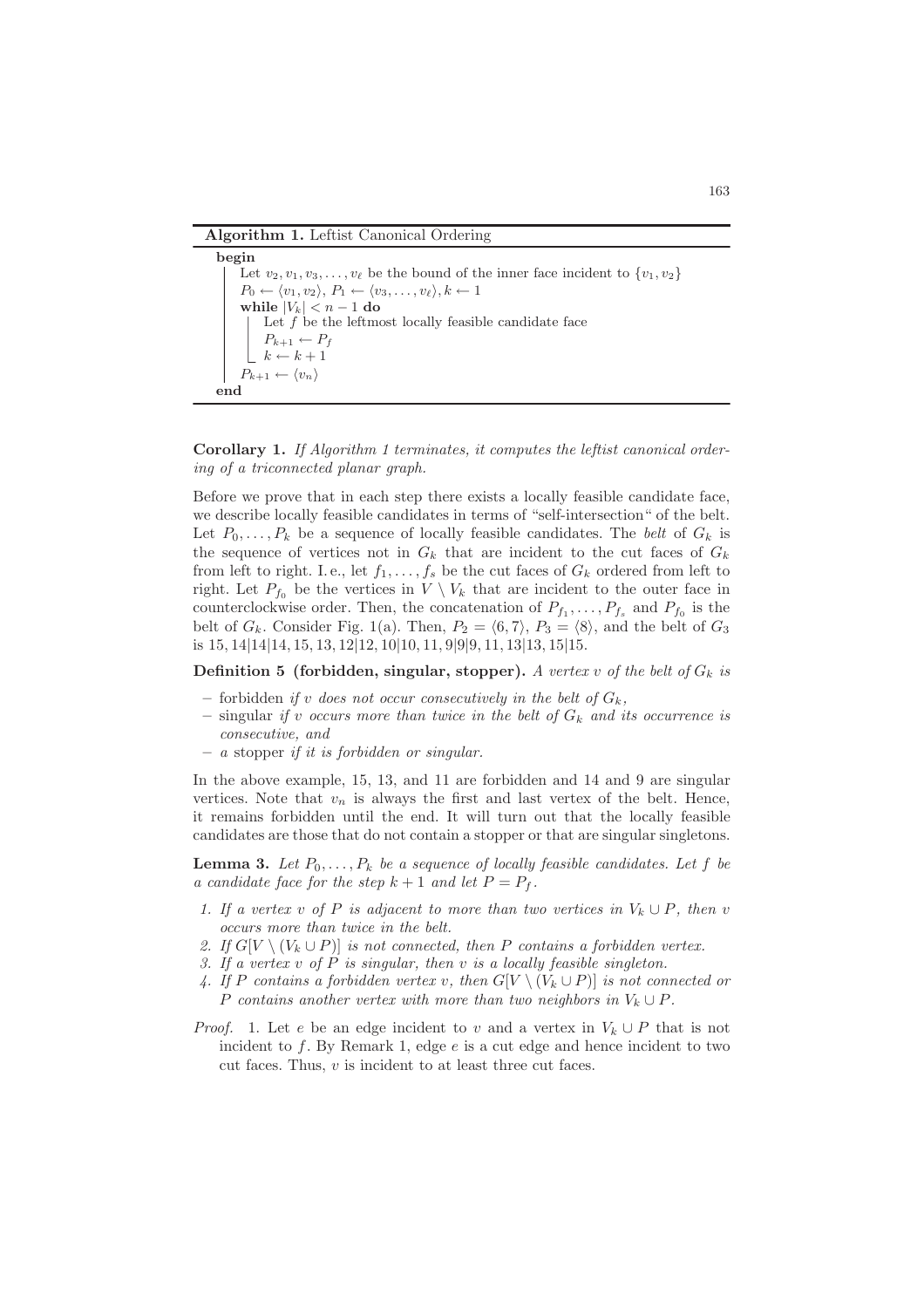- 2. Let W be the set of vertices in a connected component of the graph induced by  $V \setminus (V_k \cup P)$  and not containing  $v_n$ . Since  $V \setminus V_k$  was connected, W is adjacent to P and there is a path from P to  $v_n$  not intersecting W. By the triconnectivity of G, there is an edge between W and the part of  $C_k$  not contained in f. Further, there is at least a third vertex on  $C_k \cup P$  adjacent to W. Let w be the rightmost vertex on  $C_k \cup P$  that is adjacent to W and let v be the leftmost such vertex. Assume that w is on  $C_k$ . Then v is on P. Consider the face  $f'$  containing v and w. Then, the belt contains some vertices of W between the occurrences of v for the belt faces f and  $f'$  (see Fig.  $2(a)$ ).
- 3. If v is singular, then it is a candidate. By Proposition 2,  $G[V \setminus (V_k \cup \{v\})]$  is connected.
- 4. Since v is forbidden, there is a cut face  $f'$  containing v and a cut face h between f and f' such that  $P_h$  contains a vertex  $w \neq v$ . If w is not incident to f, then w and  $v_n$  are in two connected components of  $G[V \setminus (V_k \cup P)]$ (see Fig. 2(b)). So assume now that for all faces h' between f and f' the path  $P_{h'}$  contains only vertices incident to f. Among these faces let h be the face that is next to f. By Remark 1,  $P_h$  consists of one vertex  $w \neq v$  and w is singular (see Fig.  $2(c)$ ).  $\Box$

### **Corollary 2.** *1. A candidate that is a chain is locally feasible if and only if it does not contain any stopper.*

*2. A vertex of the belt is a locally feasible singleton if and only if it is singular.*

For example, the locally feasible candidates for the step  $k + 1 = 4$  in Fig. 1(a) are  $\langle 14 \rangle$ ,  $\langle 12, 10 \rangle$ , and  $\langle 9 \rangle$ .

**Theorem 1.** *Algorithm 1 computes the leftist canonical ordering of a triconnected planar graph.*

*Proof.* By Lemma 1, it remains to show that in each step of the algorithm there is a locally feasible candidate. By Corollary 2.2, if there are any singular vertices, we have a locally feasible candidate. So, assume now we do not have any singular vertices. By Corollary 2, we have to show that there is a candidate that does not contain any forbidden vertex.

Let f be a candidate face and let  $P = P_f$ . Assume that P contains a forbidden vertex v. Let  $f'$  be a cut face containing v such that the belt contains a vertex other than v between the occurrence of v in  $P_f$  and the occurrence of v in  $P_{f'}$ . Let  $f, h_1, \ldots, h_\alpha, f'$  be the sequence of cut faces between f and f'. We show by induction on the number of forbidden vertices in  $P_{h_1}, \ldots, P_{h_n}$  that there is a locally feasible candidate among  $P_{h_1}, \ldots, P_{h_\alpha}$ .

By the choice of  $f'$  and by triconnectivity of G, there is at least one  $i = 1, \ldots, \alpha$ such that  $P_{h_i}$  is a candidate that does not contain v. If v is the only forbidden vertex in  $P_{h_1}, \ldots, P_{h_\alpha}$ , then  $P_{h_i}$  is locally feasible.

If  $P_{h_i}$  contains a forbidden vertex w (recall that by our assumption there are no singular vertices), there is a cut face  $h \neq h_i$  among  $f, h_1, \ldots, h_\alpha, f'$  incident to  $w$  such that the belt contains a vertex other than  $w$  between the occurrence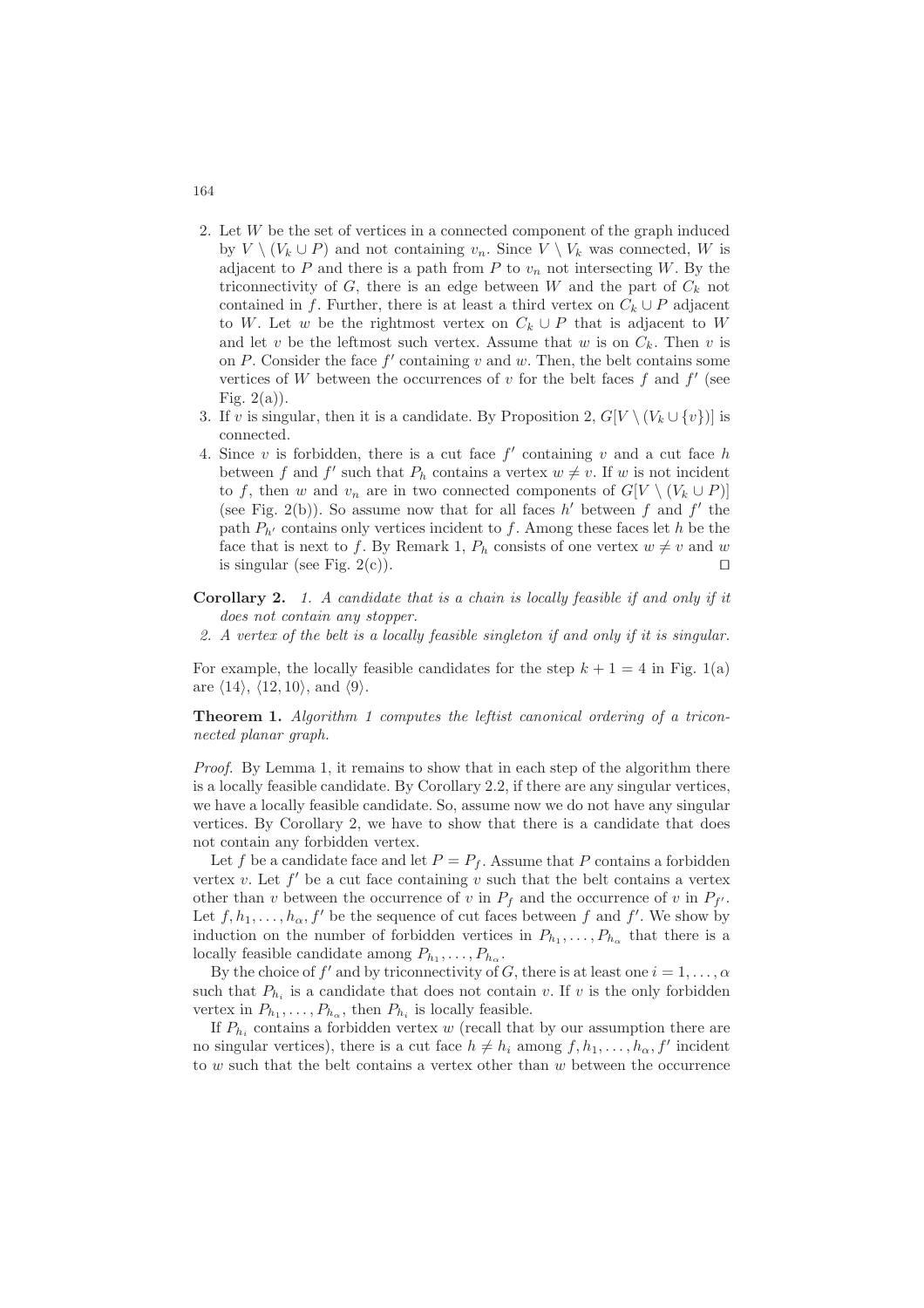

Fig. 2. Illustration of the proof of Lemma 3. (a) W is a connected component of  $G[V \setminus (V_k \cup P_f)]$  not containing  $v_n$ . Faces f and f' are not consecutive in the belt of  $G_k$ . Thus, f contains a forbidden vertex v. (b, c) If v is forbidden, then (b)  $G[V \setminus (V_k \cup P_f)]$ is not connected or  $(c)$  there is a singular vertex  $w$ .

of w in  $P_{h_i}$  and in  $P_h$ . The cut faces between h and  $h_i$  do not contain v. Hence, by the induction hypothesis, one of them is a locally feasible candidate.  $\Box$ 

# **4 Linear-Time Implementation**

We will maintain a list BELT that represents the cut faces from left to right. For a simpler implementation, BELT contains lists of edges rather than one list of vertices and each cut face f is represented by a *belt item* which is a pair consisting of

- a list CHAIN of  $f$ 's incident edges not in  $G_k$  in clockwise order and
- the rightmost stopper of  $P_f$  (if any).

We traverse the list BELT using a pointer CANDIDATE.

To decide whether a vertex is a stopper, we maintain two counters. Let  $\text{cutFACES}(v)$  be the number of cut faces and  $\text{cutFAGES}(v)$  the number of cut edges to which  $v$  is incident. In order to make the following lemma true also for  $v_n$ , we will count the outer face twice in CUTFACES $(v_n)$ .

**Lemma 4.** *A vertex* v in the belt of  $G_k$  is

 $–$  *forbidden if and only if*  $\text{CUTFACES}(v) > \text{CUTEDGES}(v) + 1$  *and*  $-$  *singular if and only if*  $2 < \text{CUTFACES}(v) = \text{CUTEDGES}(v) + 1$ .

*Proof.* A vertex occurs once for each cut face it is incident to in the belt. Two occurrences of a vertex  $v$  in the belt are consecutive if and only if the corresponding cut faces share a cut edge incident to  $v$ . So, all occurrences of  $v$  in the belt are consecutive if and only if  $v$  is only incident to one more cut face than to cut edges.

The algorithm canonicalOrdering (see Algorithm 2) now works as follows. We start with a copy of G in which each undirected edge  $\{v, w\}$  is replaced by the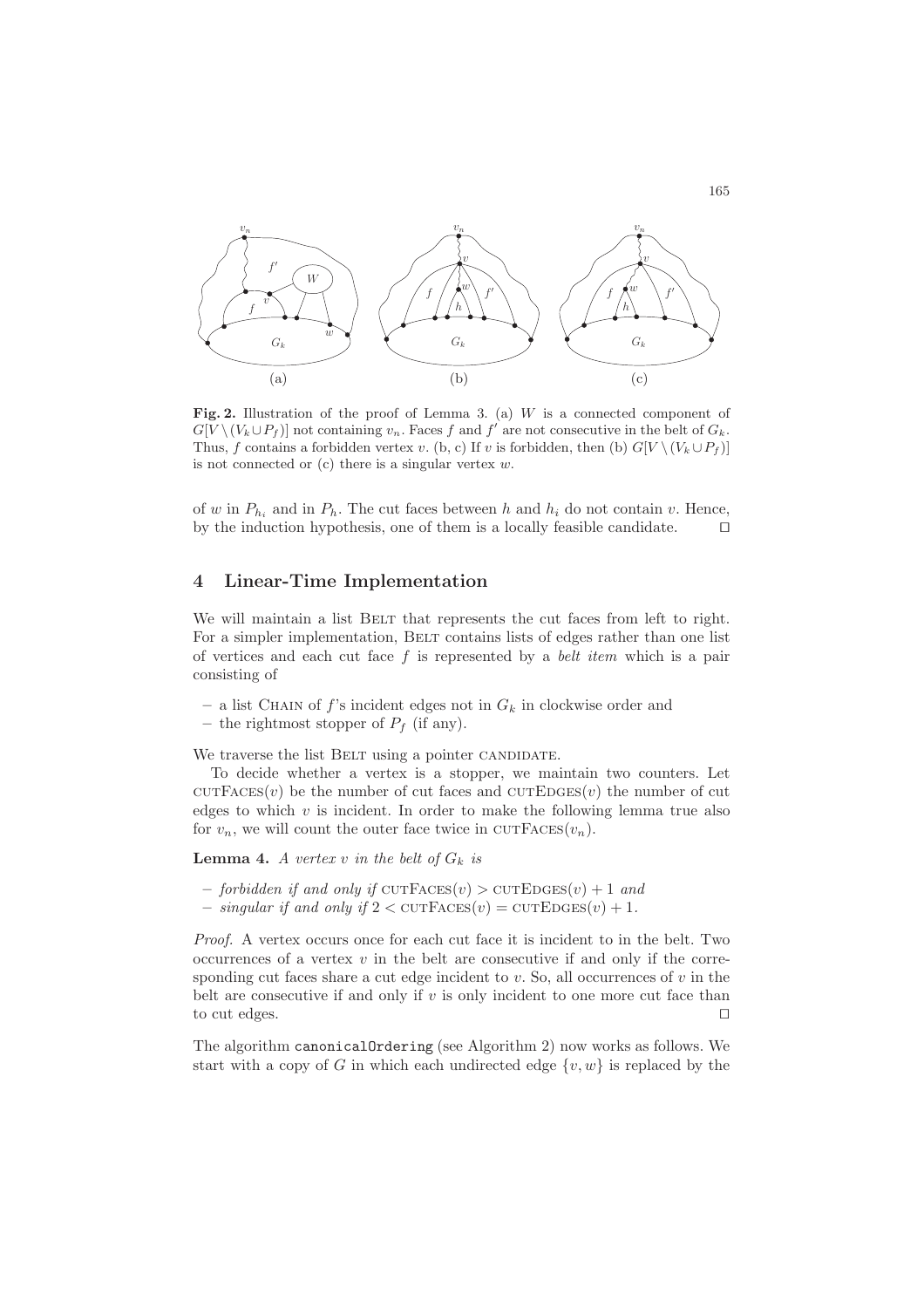#### **Algorithm 2.** Leftist Canonical Ordering

```
Input : G = (V, E) planar embedded triconnected undirected graph
              v_1 \in V on the outer face
Output : leftist canonical ordering P_0, \ldots, P_k of (G, v_1)canonicalOrdering
     replace each \{v, w\} \in E by (v, w) and (w, v)v_n \leftarrow clockwise neighbor of v_1 on outer face
     v_2 \leftarrow counterclockwise neighbor of v_1 on outer face
     for v \in V do \text{CUTFACES}(v) \leftarrow 0; \text{CUTEDGES}(v) \leftarrow 0\text{cutFACES}(v_n) \leftarrow 1mark (v_1, v_2) and (v_2, v_1)\text{BELT} \leftarrow \langle (\langle (v_2, v_1), (v_1, v_2), (v_2, v_1) \rangle, \text{NIL}) \ranglek \leftarrow -1<code>candidate ← first</code> item in BELT
     while BELT \neq \emptyset do
         k \leftarrow k + 1P_k \leftarrow \texttt{leftmostFeasibleC}andidate
         updateBelt
end
```
two directed edges  $(v, w)$  and  $(w, v)$ . In the beginning, the belt is initialized by  $(\langle (v_2, v_1), (v_1, v_2), (v_2, v_1) \rangle$ , NIL). Thus, leftmostFeasibleCandidate (see Algorithm 3) chooses  $P_0 = \langle v_1, v_2 \rangle$  as the first path.

In general, each iteration in Algorithm 2 consists of three steps: (1) We choose the new leftmost locally feasible candidate  $P_k$ , (2) we find the new cut faces incident to  $P_k$ , and (3) we replace  $P_k$  by its incident cut faces in the belt and update its neighbors (see Fig.  $1(c)$ ). In detail:

- leftmostFeasibleCandidate**.** We traverse Belt from the current cut face candidate can be right doing the following: If CANDIDATE is a candidate face, traverse CANDIDATE. CHAIN from right to left until a stopper is found. If so, store it. If CANDIDATE. CHAIN contains no stopper or it is a singular singleton, it is the next locally feasible candidate. Otherwise, go to the next face. See Algorithm 3.
- beltExtension. To find the new cut faces, we traverse CANDIDATE. CHAIN from left to right. The outer repeat-loop iterates over all vertices incident to two edges of CANDIDATE. CHAIN. Each iteration finds the new cut faces incident to such a vertex and increments the counter CUTEDGES. In the inner repeatloop, we traverse all new edges of a new cut face and store them in the list CHAIN. Here the counter CUTFACES is incremented. Each list CHAIN is finally appended to the list EXTENSION that stores all new belt items incident to CANDIDATE. CHAIN. See Algorithm 4.
- updateBelt. We replace CANDIDATE (and all its copies if it was a singleton) by the new cut faces found by beltExtension. The last edge of the predecessor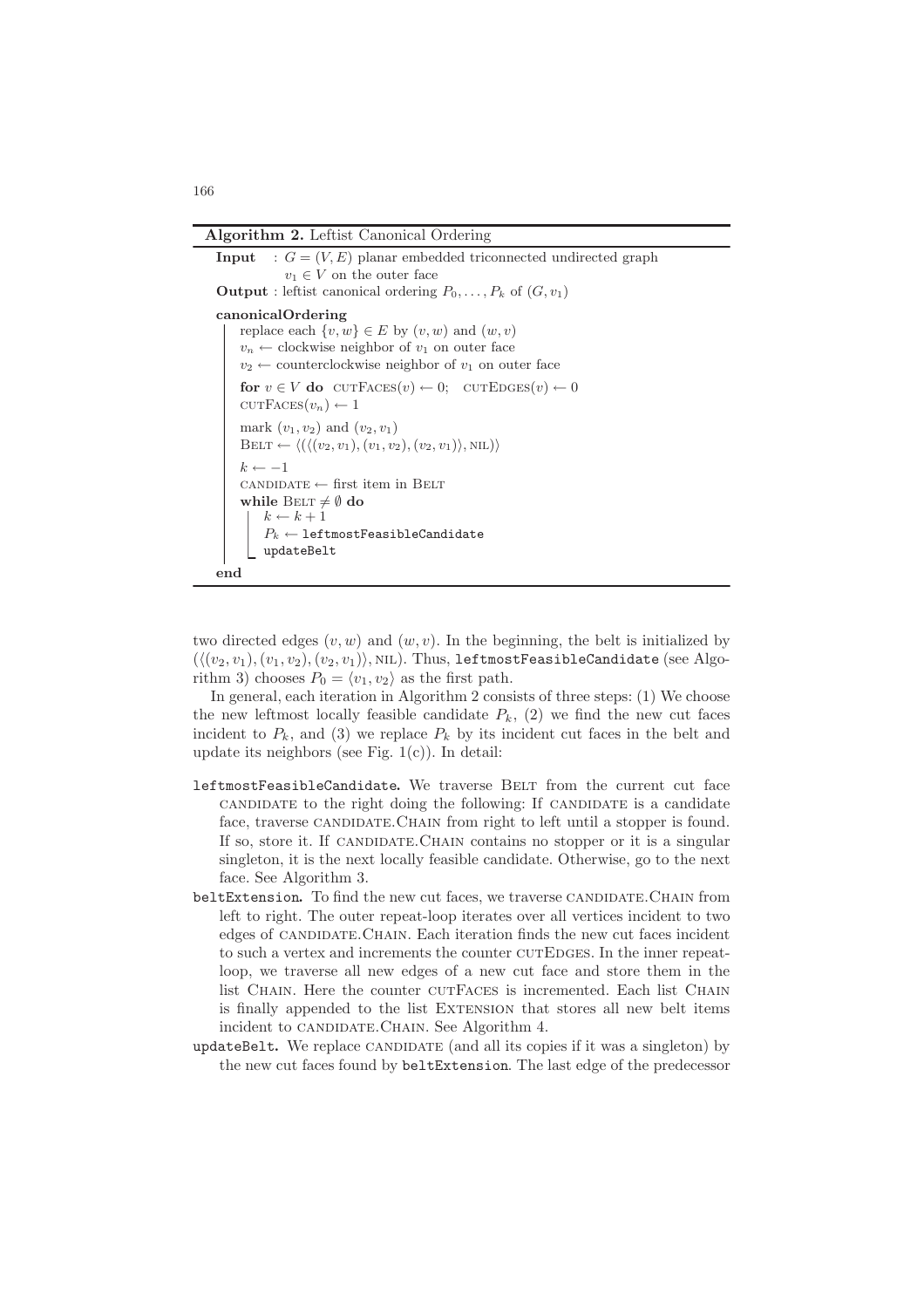and the first edge of the successor of CANDIDATE are removed since they are now contained in  $G_k$ . If the predecessor of CANDIDATE was not a candidate face before or it lost its stopper, then we go one step to the left in BELT and set CANDIDATE to its predecessor. See Algorithm 5.

### **Algorithm 3.** Skip infeasible candidates



**Theorem 2.** *Algorithm 2 computes the leftist canonical ordering of a triconnected planar graph in linear time.*

- *Proof.* **Linear running time:** In the algorithm beltExtension each edge is touched at most twice. In the algorithm leftmostFeasibleCandidate each candidate is scanned from right to left until the first stopper occurs. All the scanned edges will have been deleted from the list when the candidate will be scanned the next time. In total only  $2m$  edges will be added to BELT.
- **Correctness:** While scanning BELT from left to right, we always choose the leftmost locally feasible candidate: Assume that at step  $k + 1$  we scan a face f and there are no locally feasible candidates to the left of f. The face f is omitted because it is not a candidate or it contains a stopper. None of the two properties changes if no direct neighbor in BELT had been added to  $G_k$ . Hence, as long as f is not locally feasible, no face to the left of f has to be considered. Further, the number of incident cut faces or cut edges of a vertex never decreases. We show that a candidate can only become locally feasible after his rightmost stopper has become singular.

Let v be the rightmost stopper of  $P_f$  and assume v is forbidden. Let  $f_L$  be the leftmost and  $f_R$  be the rightmost cut face containing v. We can conclude by the proof of Theorem 1 that all occurrences of  $v$  between  $f_L$  and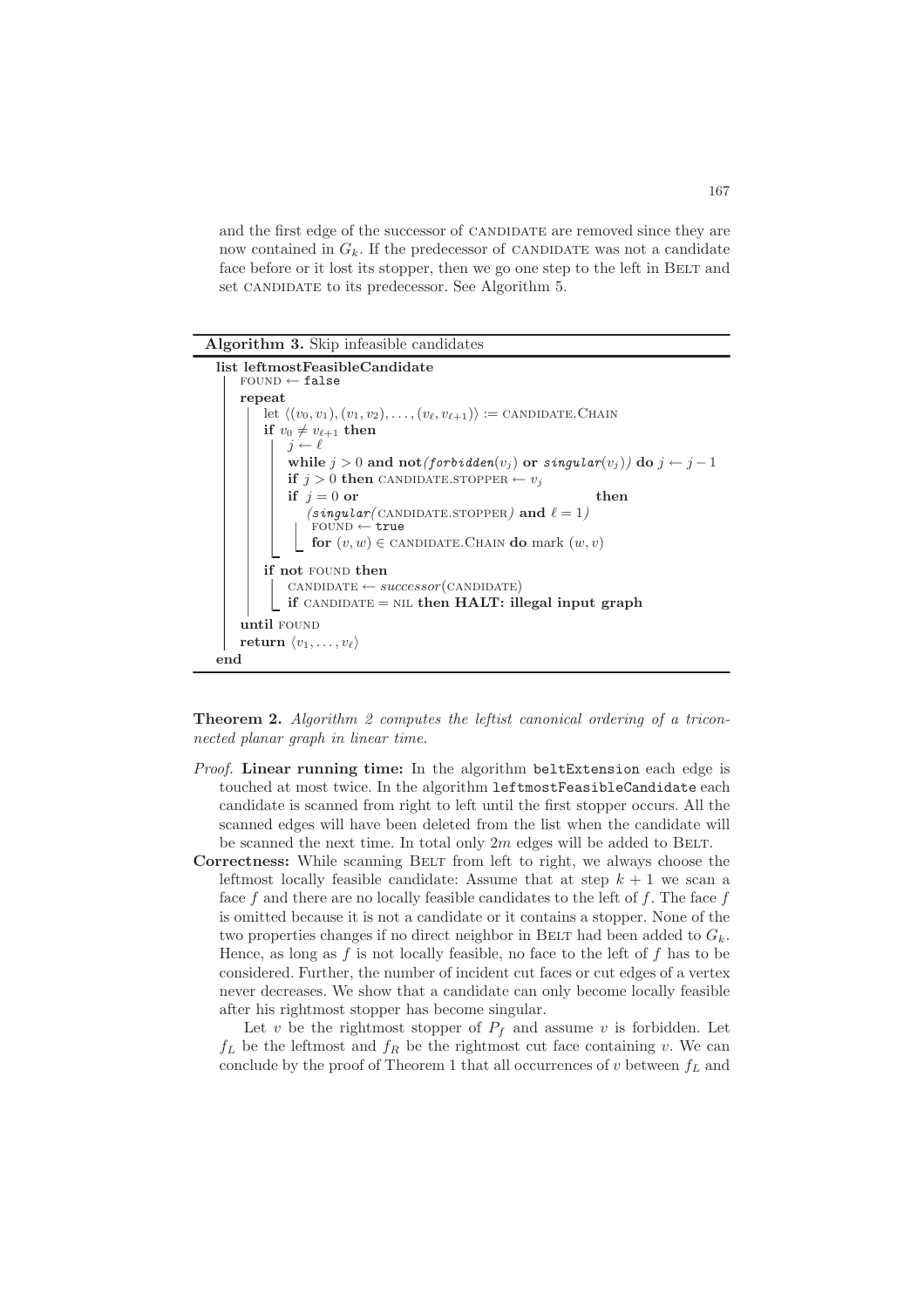**Algorithm 4.** Construct list of new belt items incident to  $P_k$ 



### **Algorithm 5.** Replace feasible candidate with incident faces

```
updateBelt
    if sinaular(CANDIDATE.STOPPER) then
     \mathrel{\sqsubset} remove neighboring items with same singleton from BELT
    PRED \leftarrow predecessor(CANDIDATE)\text{SUCC} \leftarrow successor(\text{CANDIDATE})if succ \neq \emptyset then remove first edge from succ.CHAIN
    \textsc{EXT}ENSION ← BeltExtension(CANDIDATE.CHAIN)
    replace CANDIDATE by EXTENSION
    if EXTENSION \neq \emptyset then
    \Box CANDIDATE ← first item of EXTENSION
    else
     L CANDIDATE ← SUCC
    if PRED \neq \emptyset then
        remove last edge (v, w) from PRED. CHAIN
        if v = PRED.STOPPER or w = source(first\ edge\ of\ PRED.CHAIN) then
            \texttt{PRED}. \texttt{STOPPER} \leftarrow \texttt{NIL}C CANDIDATE ← PRED
end
```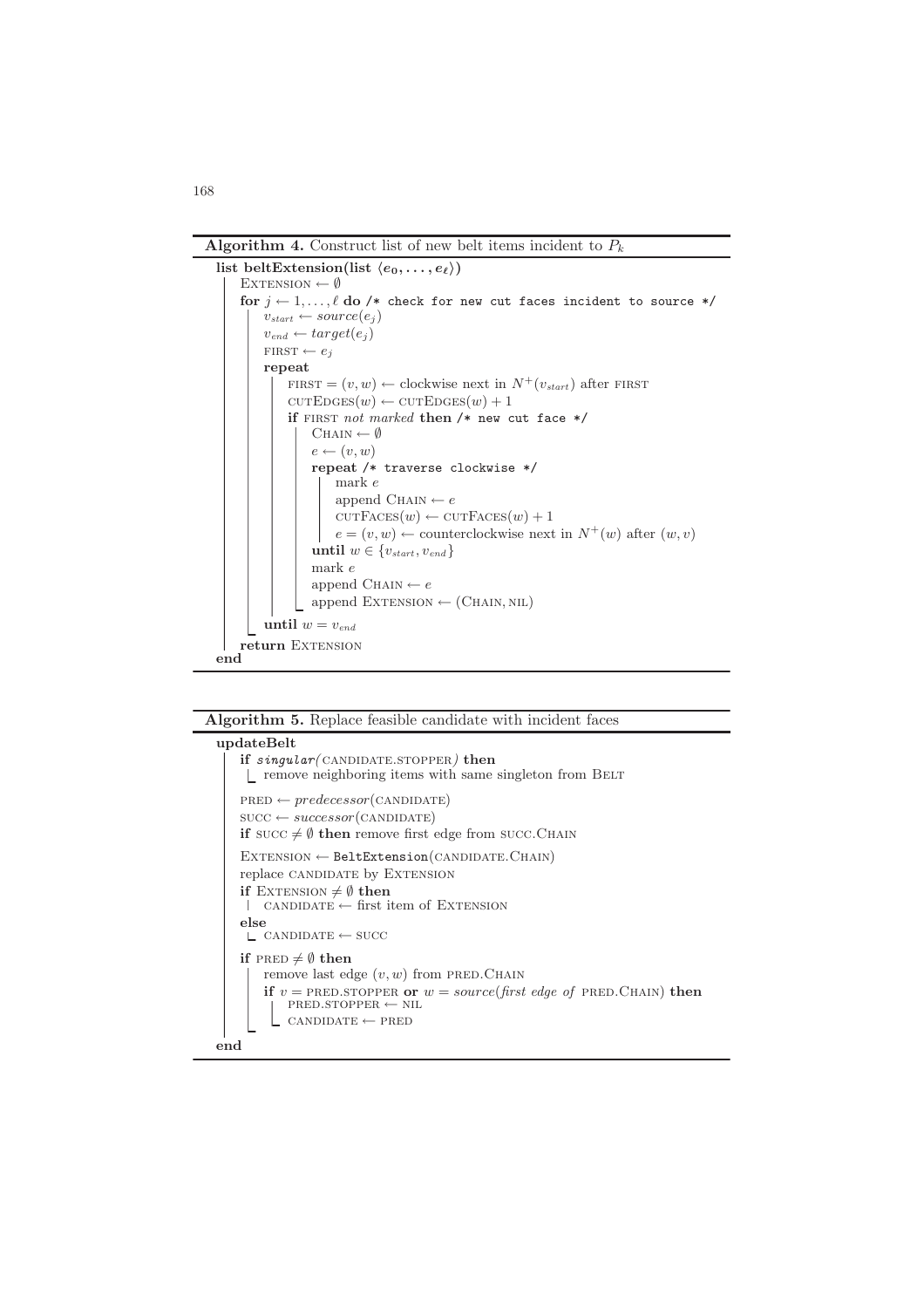f are consecutive and that Algorithm 2 finds the locally feasible candidates between f and  $f_R$  in the belt until the belt contains only v between f and  $f_R$ . It follows that all occurrences of  $v$  in the belt are consecutive. Let now  $v$  be singular. Then, the only two incident cut faces  $f = f<sub>L</sub>$  and  $f<sub>R</sub>$  of v would share a cut edge  $\{v, w\}$  that would not have been a cut edge before. Hence, <br>w would have been a stopper of f to the right of v w would have been a stopper of  $f$  to the right of  $v$ .

Note that the algorithm for computing the leftist canonical ordering can also be used to compute the rightist canonical ordering. In that case, we store for each cut face the leftmost stopper and we scan the belt from right to left.

## **References**

- 1. Barbay, J., Aleardi, L.C., He, M., Munro, I.: Succinct Representation of Labeled Graphs. In: Tokuyama, T. (ed.) ISAAC 2007. LNCS, vol. 4835, pp. 316–328. Springer, Heidelberg (2007)
- 2. Barequet, G., Goodrich, M.T., Riley, C.: Drawing Planar Graphs with Large Vertices and Thick Edges. J. of Graph Algorithms and Applications 8(1), 3–20 (2004)
- 3. Biedl, T.C.: Drawing Planar Partitions I: LL-Drawings and LH-Drawings. In: Proc. 14th Symp. on Computational Geometry, pp. 287–296. ACM Press, New York (1998)
- 4. Biedl, T.C., Kaufmann, M.: Area-Efficient Static and Incremental Graph Drawings. In: Burkard, R.E., Woeginger, G.J. (eds.) ESA 1997. LNCS, vol. 1284, pp. 37–52. Springer, Heidelberg (1997)
- 5. Bose, P., Gudmundsson, J., Smid, M.: Constructing Plane Spanners of Bounded Degree and Low Weight. Algorithmica 42(3-4), 249–264 (2005)
- 6. Brehm, E.: 3-Orientations and Schnyder 3-Tree-Decompositions. Master's thesis, FU Berlin (2000)
- 7. Chiang, Y.-T., Lin, C.-C., Lu, H.-I.: Orderly Spanning Trees with Applications to Graph Encoding and Graph Drawing. In: Proc. 12th ACM–SIAM Symp. on Discrete Algorithms (SODA 2001), pp. 506–515 (2001)
- 8. Chrobak, M., Kant, G.: Convex Grid Drawings of 3-Connected Planar Graphs. Int. J. of Computational Geometry and Applications 7(3), 211–223 (1997)
- 9. Chrobak, M., Nakano, S.-I.: Minimum-Width Grid Drawings of Plane Graphs. Computational Geometry 11(1), 29–54 (1998)
- 10. Chrobak, M., Payne, T.H.: A Linear-Time Algorithm for Drawing a Planar Graph on a Grid. Information Processing Letters 54(4), 241–246 (1995)
- 11. Chuang, R.C.-N., Garg, A., He, X., Kao, M.-Y., Lu, H.-I.: Compact Encodings of Planar Graphs via Canonical Orderings and Multiple Parentheses. In: Larsen, K.G., Skyum, S., Winskel, G. (eds.) ICALP 1998. LNCS, vol. 1443, pp. 118–129. Springer, Heidelberg (1998)
- 12. de Fraysseix, H., Mendez, P.O.: Regular Orientations, Arboricity, and Augmentation. In: Tamassia, R., Tollis, I.G. (eds.) GD 1994. LNCS, vol. 894, pp. 111–118. Springer, Heidelberg (1995)
- 13. de Fraysseix, H., Pach, J., Pollack, R.: Small Sets Supporting F´ary Embeddings of Planar Graphs. In: Proc. 20th ACM Symp. on the Theory of Computing (STOC 1988), pp. 426–433. ACM Press, New York (1988)
- 14. de Fraysseix, H., Pach, J., Pollack, R.: How to Draw a Planar Graph on a Grid. Combinatorica 10(1), 41–51 (1990)